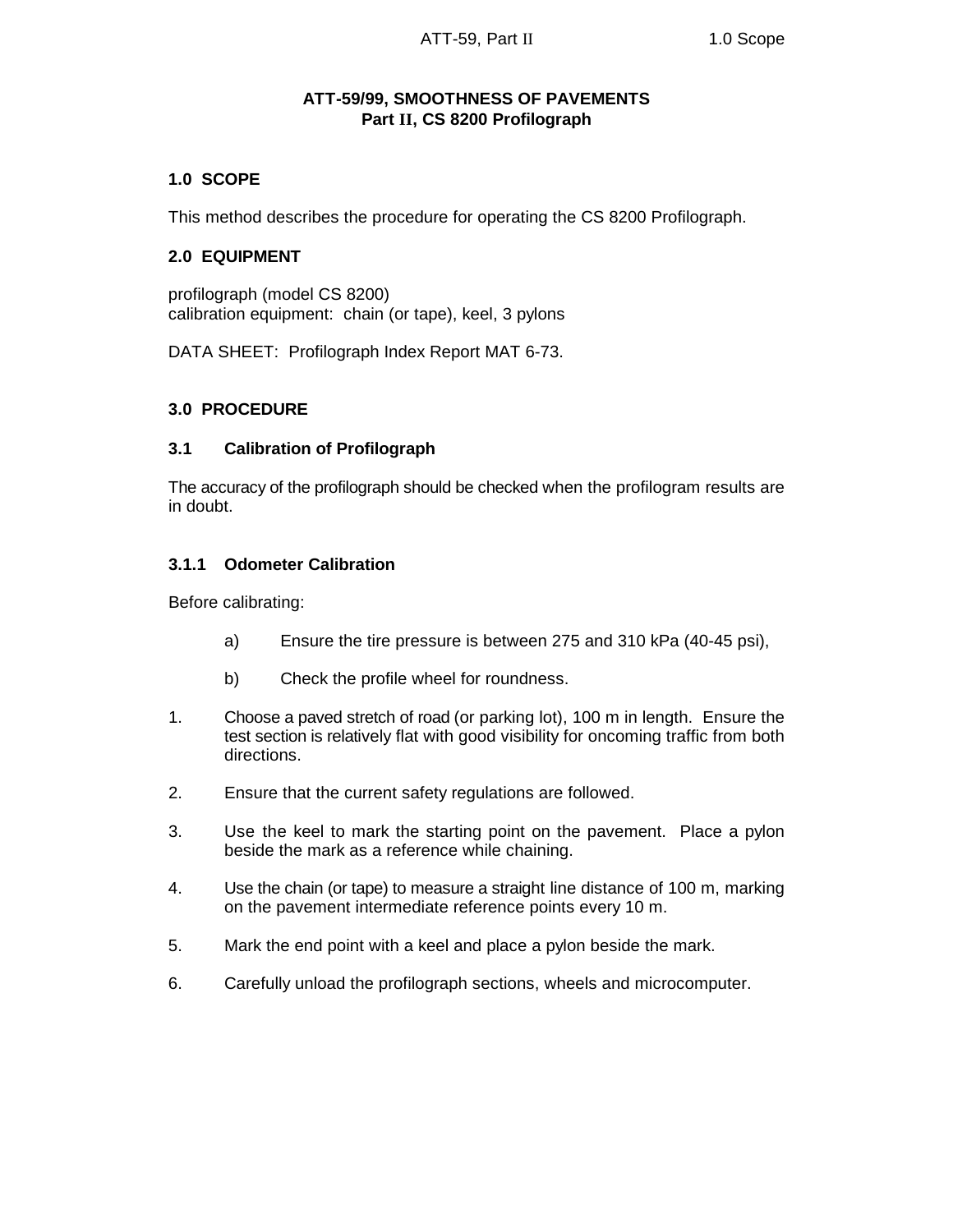- 7. Assemble the profilograph.
- 8. Set the POWER SWITCH on the side of the controller to ON.
- 9. Enter the DIAGNOSTICS mode by holding down F1 while activating the RESET switch, "DIAGNOSTICS MODE" will show on the display.
- 10. Lower the recording wheel and slowly guide the profilograph so that the profile wheel is even with the starting point.

**NOTE**: The recording wheel must be in the up position when the assembled profilograph is manoeuvring (making a sharp turn).

- 11. Press the START button and the encoder count will go to zero, and RUN will be displayed on the top line.
- 12. Push the profilograph to the end of the measured distance.
- 13. Push the STOP button. The bottom line of the display will freeze, the curser will flash and STOP will be displayed on the top line.
- 14. Press enter to update the ODOM FACTOR. A short report will be printed documenting the date and the old and new factors.
	- **NOTE**: The ENCODER COUNT should be 9643 ± 10% for a 100 m distance. If the count is outside the limits, there is probably an equipment malfunction.



**Figure 1**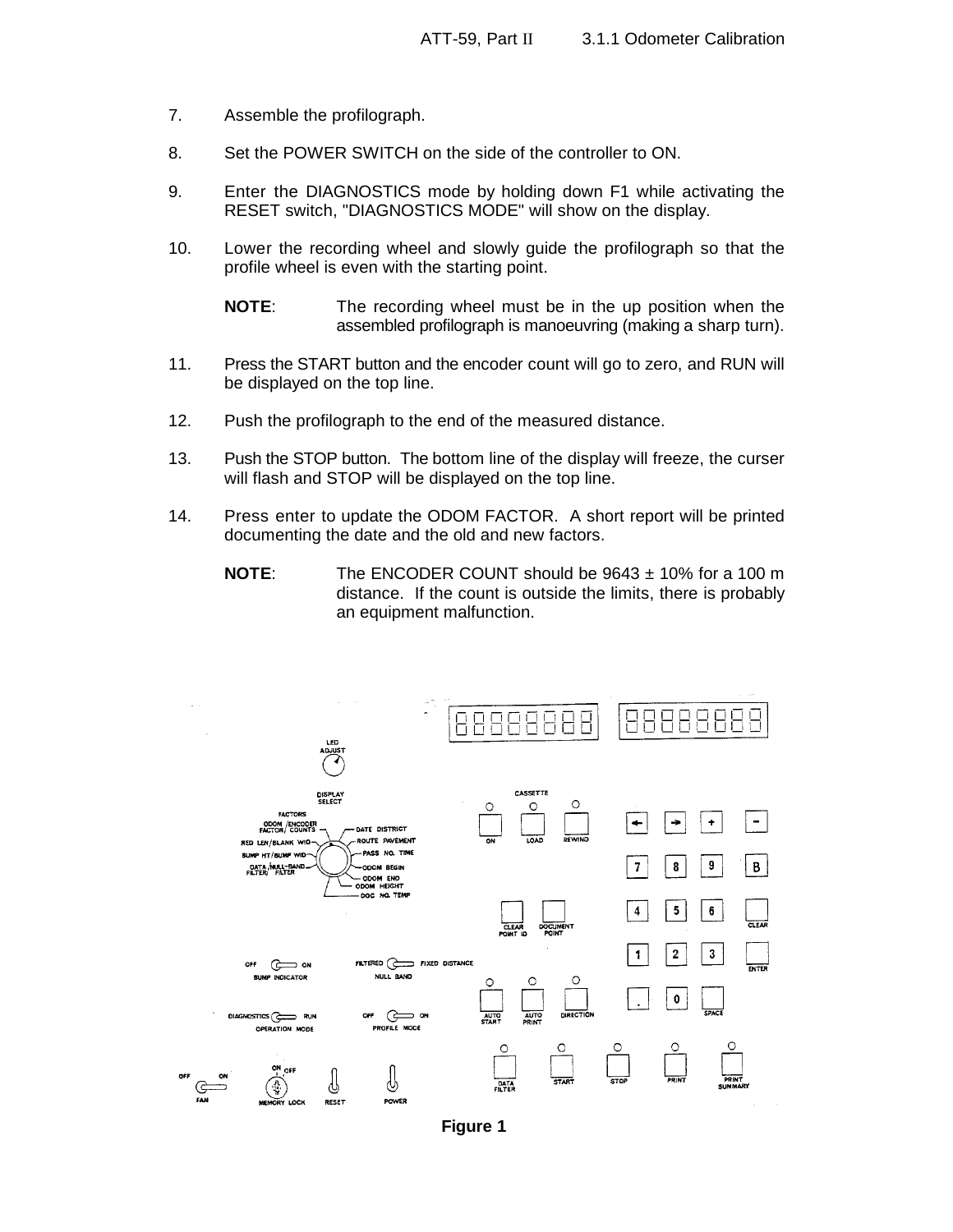# **3.1.2 Horizontal Calibration**

The horizontal calibration may be checked by comparing a 100 m section of profilogram to the length of a PrI template.

If the CS 8200 profilogram is shorter than the PrI template, then the ODOM FACTOR should be increased. An initial increase in the ODOM FACTOR of 20 is recommended. Compare the new profilogram length to the PrI template and adjust accordingly.

If the CS 8200 profilogram is longer than the PrI template, the ODOM FACTOR should be decreased.

These adjustments are performed by trial and error to increase the precision of the horizontal calibration.

#### **3.1.3 Vertical Calibration**

The vertical calibration has been programmed into the microcomputer at the factory, and should not change. When in doubt, repeat steps 1, 3 to 7, and 9 of Section 3.1.2 of ATT-59, SMOOTHNESS OF PAVEMENT, Profilograph Method, Part I. Compare each measured result on the profilogram to the corresponding board thickness. If they are not the same the profilograph will need repairs.

#### **3.1.4 Front Panel Diagnostic Check**

The front panel diagnostic check is performed once a month or whenever it is necessary to check the front panel buttons, switches, and displays.

- 1. Enter the diagnostics mode by holding down the F1 button while activating the RESET switch.
- 2. Press any numeric key.

The following should occur:

- a) The bottom line of the display shows three fields.
- b) The first field will display either FIX or FILT depending upon the position of the NULL BAND switch.
- c) The second field will display either + or depending upon the position of the DIRECTION switch.
- 3. The third field is blank until a key is pressed. Each key has a number. The numbers are shown in Figure 2.
- 4. The program memory can be checked by pressing the PRINT SUMMARY button. A few seconds a number will appear on the bottom line of the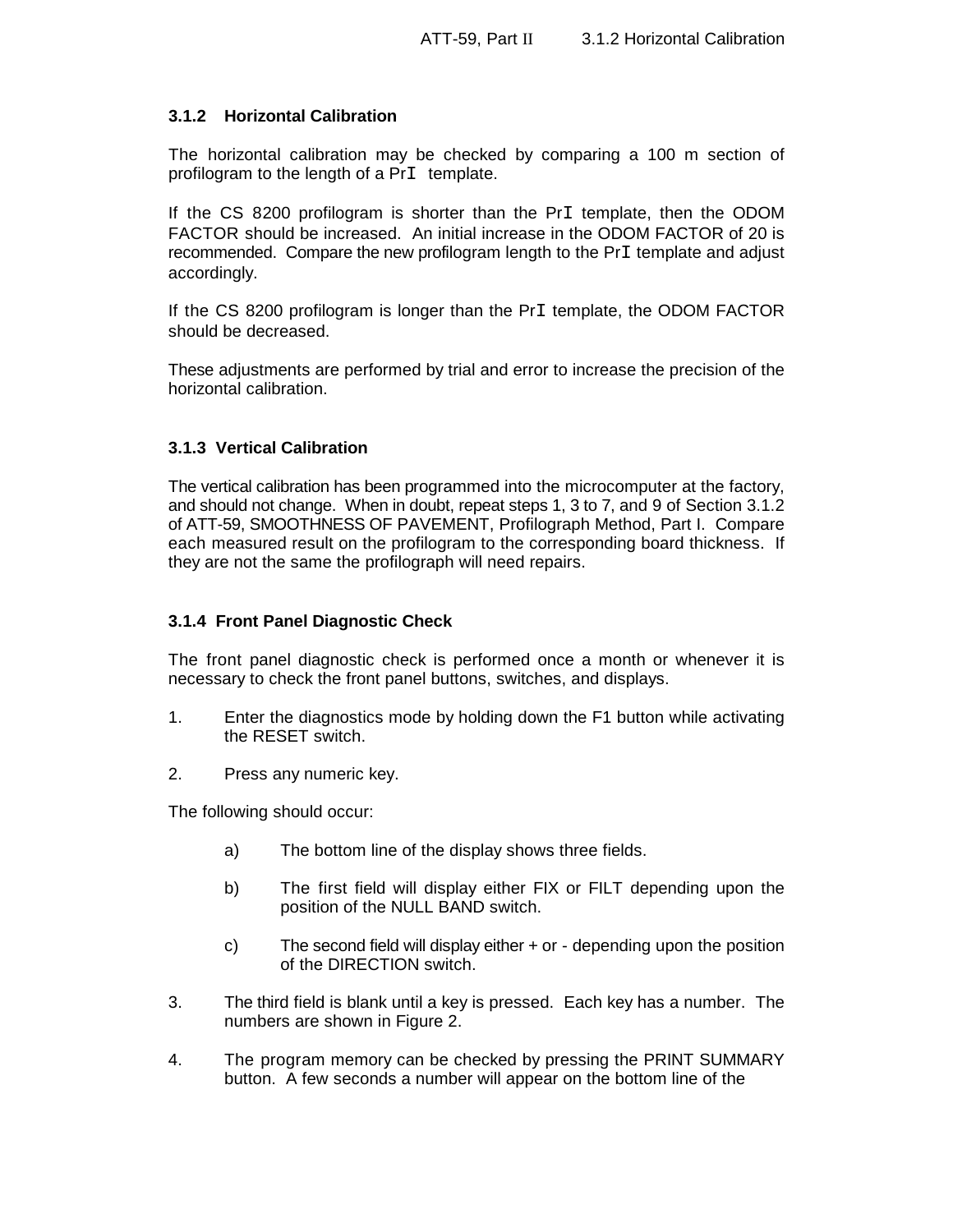display. Record this number. If this number changes, it indicates a problem with the program memory. When this happens, contact the manufacturer.

NUMERICAL CODES OF FRONT PANEL SWITCHES & BUTTONS



Numerical Codes of Front Panel Switches & Buttons

**Figure 2**

#### **3.1.4.1 FRONT PANEL SWITCHES AND KEYS**

The front panel has a series of test control switches and keys. The following is a description of the keys:

The PAPER ADVANCE is a momentary switch at the top of the column of switches which advances the paper on the printer.

The RESET switch is also momentary and causes a hardware reset of the system. This performs essentially the same function as turning the system off and then turning it back on, but it causes much less stress on the system.

The NULL BAND switch is an alternate action switch that selects the method used to establish the null band. In the FIXED DISTANCE position, a mathematical best fit straight line is used as the centre of the null band. In the FILTERED position, a low pass filter is used to establish the centre of the null bank. The FILTERED position is used in sharp vertical curves and superelevation transitions.

The DIRECTION switch is an alternate action switch that determines whether the odometer will increment or decrement with the forward motion of the CS 8200. The positive position is used when increasing chainage and the negative direction is used for decreasing chainage.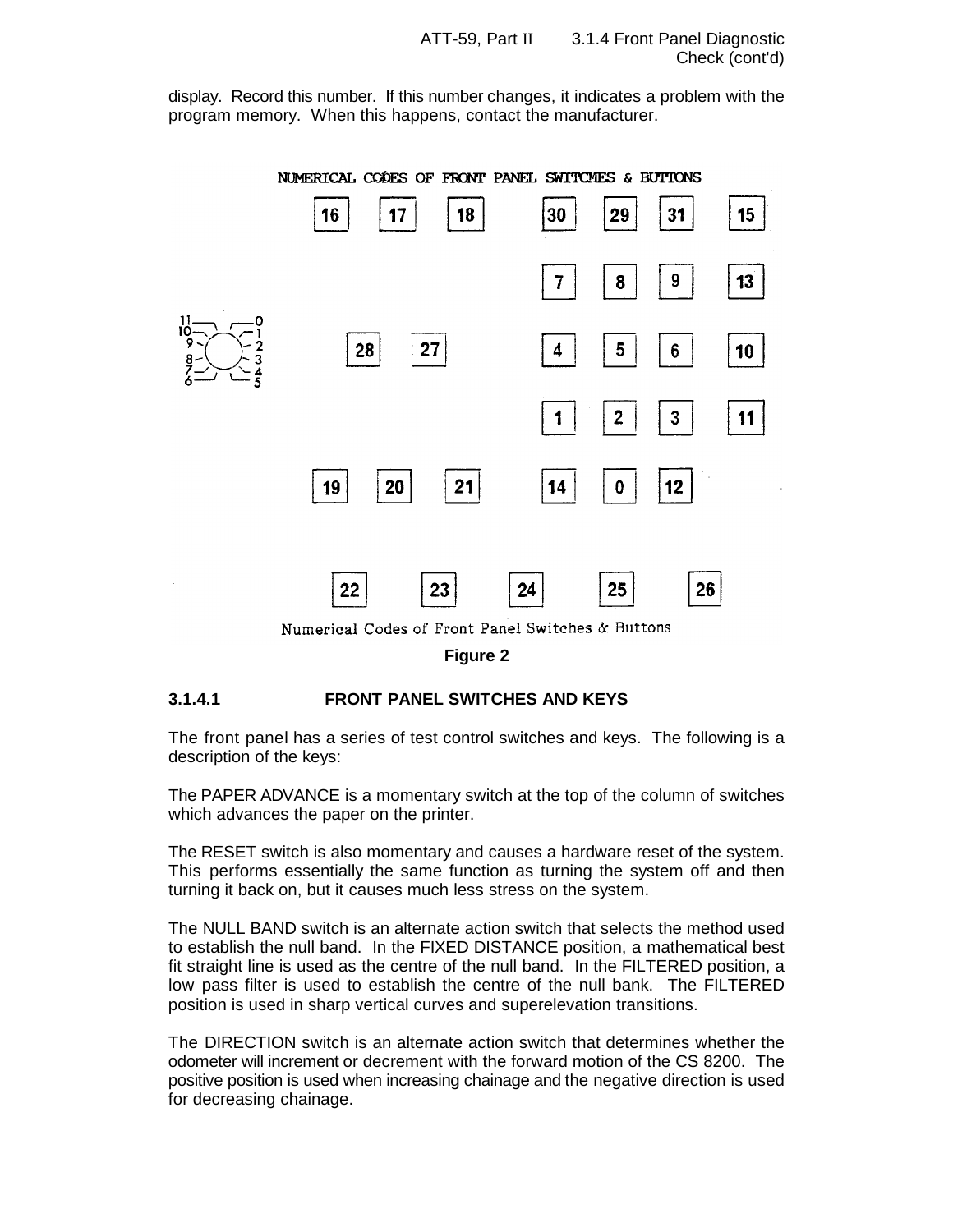The F1 pad has two functions. If it is held down as the system is powered up or reset, it will set the CS 8200 into diagnostic mode. If it is pressed after the system is stable, it will print the parameter report.

The up arrow and down arrow buttons are used to scroll through the 20 available parameters on the bottom line of the LCD display.

The LEFT ARROW and RIGHT ARROW buttons are used to access and move the cursor within the bottom line of the display.

The + and - buttons increment or decrement the pass number. The pass number may also be modified by keypad data entry.

The BRIDGE button is used to ignore a section.

The ENTER key in will update the appropriate value within the controller.

The CLEAR key in will cause the in-process key in to be discarded and allow the display to return to its normal mode.

# **3.1.5 KEYPAD DATA ENTRY**

The NUMERIC KEYPAD is used to modify the test control parameters and identification information on the fourth line of the display. The parameter to be modified is first selected with the UP ARROW or DOWN ARROW key. Characters to be modified are accessed with the RIGHT ARROW or LEFT ARROW buttons ( < and -> ). An accessed character will flash showing the presence of the cursor. If no character is present, an underline will flash. The accessed character may then be modified by keypad entry. When a parameter is changed the ENTER button is pushed to store the value.

# **3.1.6 DOCUMENT POINTS**

The DOCUMENT POINT button is used to document roadway features. One major use is to mark recognizable features such as approaches, culverts, etc. When this key is pushed, a document number with a locating hash mark is then included on the profilogram. The operator can take written notes describing the document points.

#### **3.1.7 RUN AND PRINT CONTROL KEYS**

The START, STOP, PRINT, and PRINT SUMMARY keys are described below under CONTROLLING THE RUN.

The START button is used when starting a test section. When it is pushed a listing of the run parameters is printed and the odometer goes to the beginning station.

The STOP button is used to stop a test run.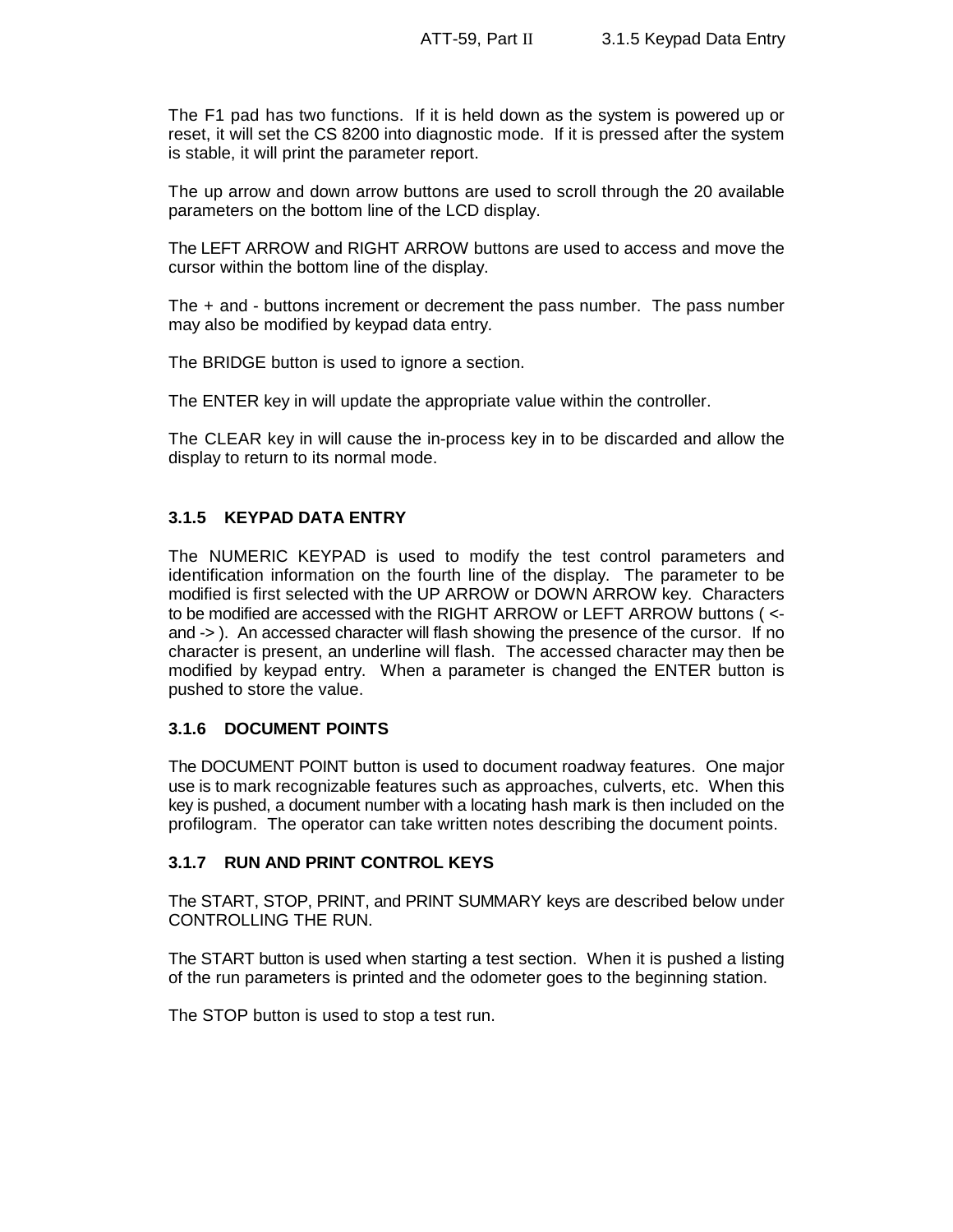The PRINT button is used to print a section of the profilogram.

The PRINT SUMMARY button is used to print a summary of the test sections.

The CLEAR button is used to clear the parameter value displayed on the fourth line.

#### **3.1.8 SETTING THE PARAMETERS**

A list of the parameters are shown in Figure 3. Some are intentionally blank so that they can be changed when necessary.

| Odometer<br>Begin<br>End<br>Document No.<br>Pass No.     | 1. | ODOMETER FACTOR is the basic calibration factor in the CS<br>8200. Changing it will affect many other parameters. When<br>a change is made to the ODOMETER FACTOR, check that all<br>other factors are still correct. |
|----------------------------------------------------------|----|-----------------------------------------------------------------------------------------------------------------------------------------------------------------------------------------------------------------------|
| Encoder<br>Odom Factor<br><b>Null Filter</b>             | 2. | NULL FILTER allows the null band to track the data. This is<br>set at 80.                                                                                                                                             |
| Data Filter<br>Reduct Len<br><b>Blank Wid</b><br>Bump Ht | 3. | DATA FILTER specifies the factor that is used to filter out<br>local roughness such as dirt, rocks, and pavement texture.<br>This is set at 8000.                                                                     |
| Bump Wid<br>Time<br>Date                                 | 4. | REDUCT LEN is the reduction length for automatic testing<br>and is 100 m.                                                                                                                                             |
| Route<br>Pavement<br><b>District</b>                     | 5. | BLANK WID specifies the width of the null bank. This is 0.58<br>cm.                                                                                                                                                   |
| <b>Bump Locator</b><br><b>Bottom Bumps</b>               | 6. | BUMP HT is the height used for the maximum allowable<br>bump. This is 0.80 cm.                                                                                                                                        |
| <b>FIGURE 3</b>                                          | 7. | BUMP WID is the length of the bump. This is 7.6 m.                                                                                                                                                                    |

Also on the list of factors are the following:

- a) ODOMETER which is the chainage on the road.
- b) BEGIN is the beginning station.
- c) END is the ending station.
- d) DOCUMENT # is the number that will be used to locate a point when the DOCUMENT POINT button is used.
- e) PASS # is the number of the pass that will be printed on the printout.
- f) TIME is the time of the day.
- g) DATE is the current date.
- h) ROUTE is the road that you are working on.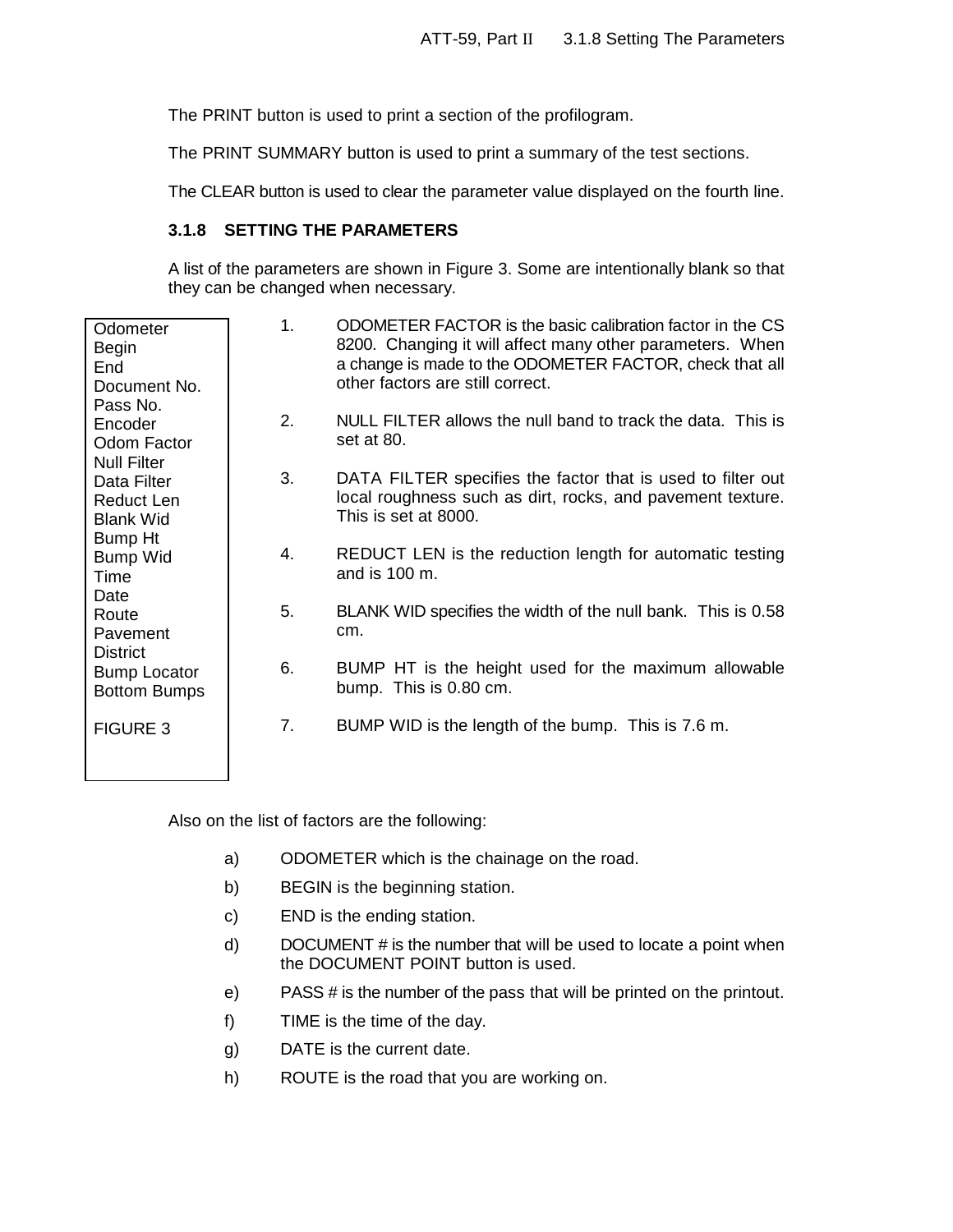- i) PAVEMENT can be used for the control section.
- j) DISTRICT is the district where the project is located.
- k) BUMP LOCATOR identifies bumps on the profilogram.
- l) BOTTOM BUMPS identifies dips on the profilogram.

# **3.1.9 Front Panel Display**

The front panel display has a four line by twenty character liquid crystal display, an example is shown below. The top line gives the vertical position of the measuring wheel, the current operating mode, and the odometer. The second line gives the beginning and ending station for automatic measurement. The third line gives the document number and pass number. The fourth line is selected with the up and down arrow buttons and can display any of the 20 parameters listed in Programming the Factors. The fourth line is also used to show the PRINT and PRINT SUMMARY keys are activated.

# **3.1.10 Programming Factors**

There are a number of factors that can be modified to affect the operation of the CS 8200. These viewed on line 4 of the LCD display by stepping through them with the up and down arrow keys. They may also be printed by pressing the F1 key. These values must be corrected before the CS 8200 will function accurately. The values listed in Section 3.1.4 are the normal start up settings. They are given in the order that they appear on the printed report which is the same order that they appear as they are stepped through with the up and down arrow keys. Parameters such as date, time, job description, etc. can be changed when necessary.

# **3.2 Testing a Section**

The profilograph is used to obtain the profilogram of the outer wheel path (OWP). If the OWP fails the profile index (PrI) specifications, the inner wheel path (IWP) must also be tested. In this case, the  $PrI$  is the average of the two wheel paths.

- 1. After a test section is identified, drive over the section and become familiar with the area. Note all curves, hills, and potentially unsafe areas.
- 2. Ensure that the current safety regulations are followed.
- 3. Repeat steps 6 to 8 of Section 3.1.1.
- 4. Enter the date, district, highway number and control section, pass number and the time. Also enter the beginning and end stations.
	- NOTE: The beginning station will always be the station with the lowest chainage.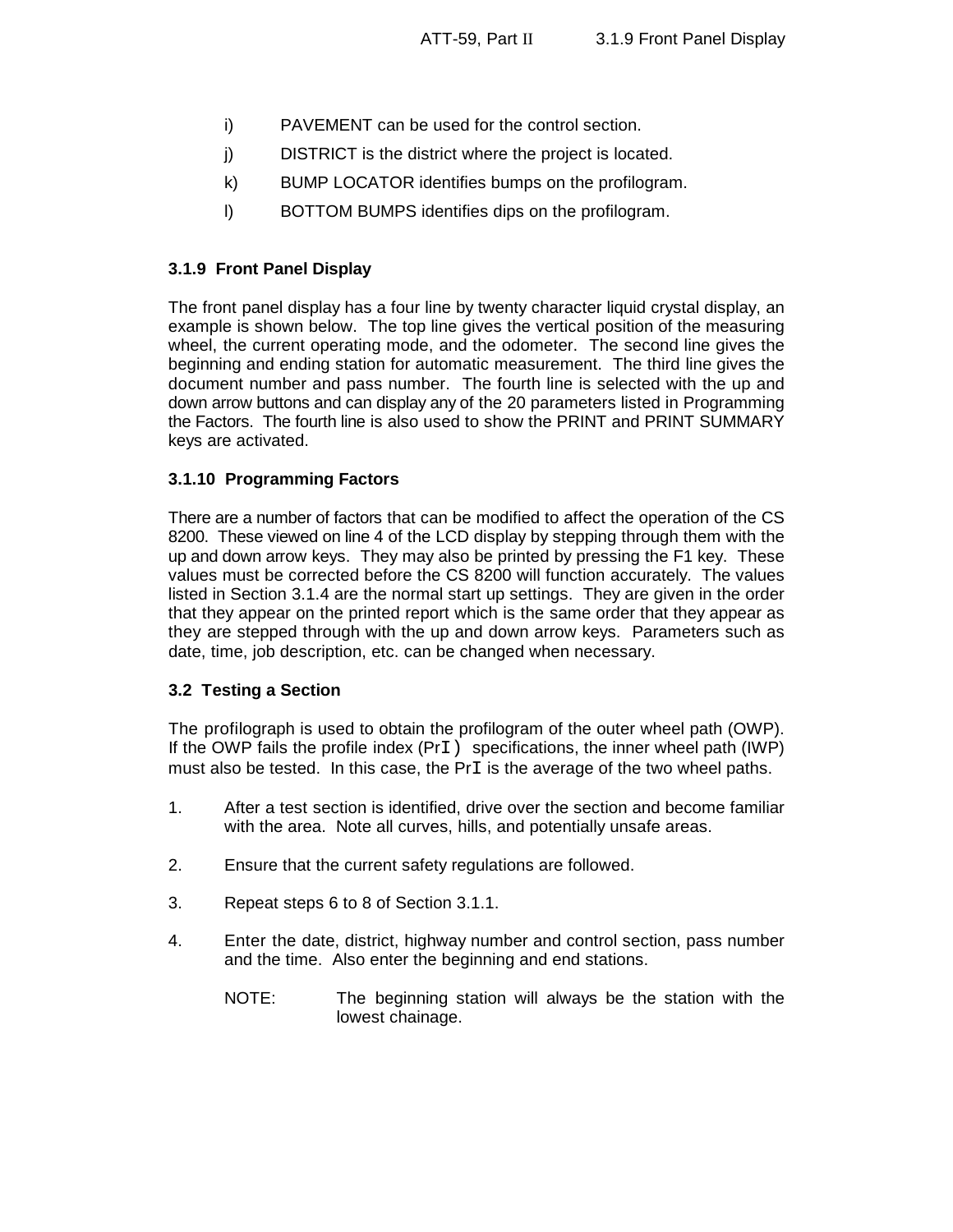- 5. Place the BUMP INDICATOR in the ON position; the OPERATION MODE to RUN; the NULL BAND to FIXED DISTANCE; and the PROFILE MODE to the ON position.
- 6. Ensure that the fan is ON during warm weather.
- 7. MEMORY LOCK should be ON so that none of the factors entered into memory are tampered with.
- 8. Select whether the odometer will increase or decrease using the DIRECTION button. When the DIRECTION button LED is lit, the odometer will start to count down from the end station listed in the ODOM END position.
- 9. Press the AUTO PRINT button and the LED above the bottom will go on.
- 10. Press the DATA FILTER button and the LED above it will go on indicating that the data filter is on. The DATA FILTER should be on at all times except when checking the vertical calibration.
- 11. Press the START button at the station where you want to begin. A header with the description of the road being tested and the calibration factors will be printed, as shown in Figure 4.
	- NOTE: The computer will generate profilograms at the interval specified by the reduction length (100 m). There will be no output until the first length is completed. The report will then be printed. The report printing does not interfere with the accumulation of data for the next report.
- 12. Push the profilograph over the section that is to be tested.

| <b>HEADER WITH ROAD DESCRIPTION AND CALIBRATION FACTORS</b>                                                            |                                     |                 |             |  |  |  |  |
|------------------------------------------------------------------------------------------------------------------------|-------------------------------------|-----------------|-------------|--|--|--|--|
|                                                                                                                        | E.B.L.<br>8/22/95                   | O.W.P.<br>12:39 |             |  |  |  |  |
| <b>DISTRICT</b>                                                                                                        | <b>ROUTE</b><br>66                  | <b>PAVEMENT</b> | <b>PASS</b> |  |  |  |  |
| ODOMETER (COUNTS/100 m)<br><b>BLANKING BAND WIDTH (cm)</b><br><b>BUMP HEIGHT (cm)</b><br>BUMP WIDTH (m)<br>DATA FILTER | 9873<br>0.58<br>0.80<br>7.6<br>8000 |                 |             |  |  |  |  |

FIGURE 4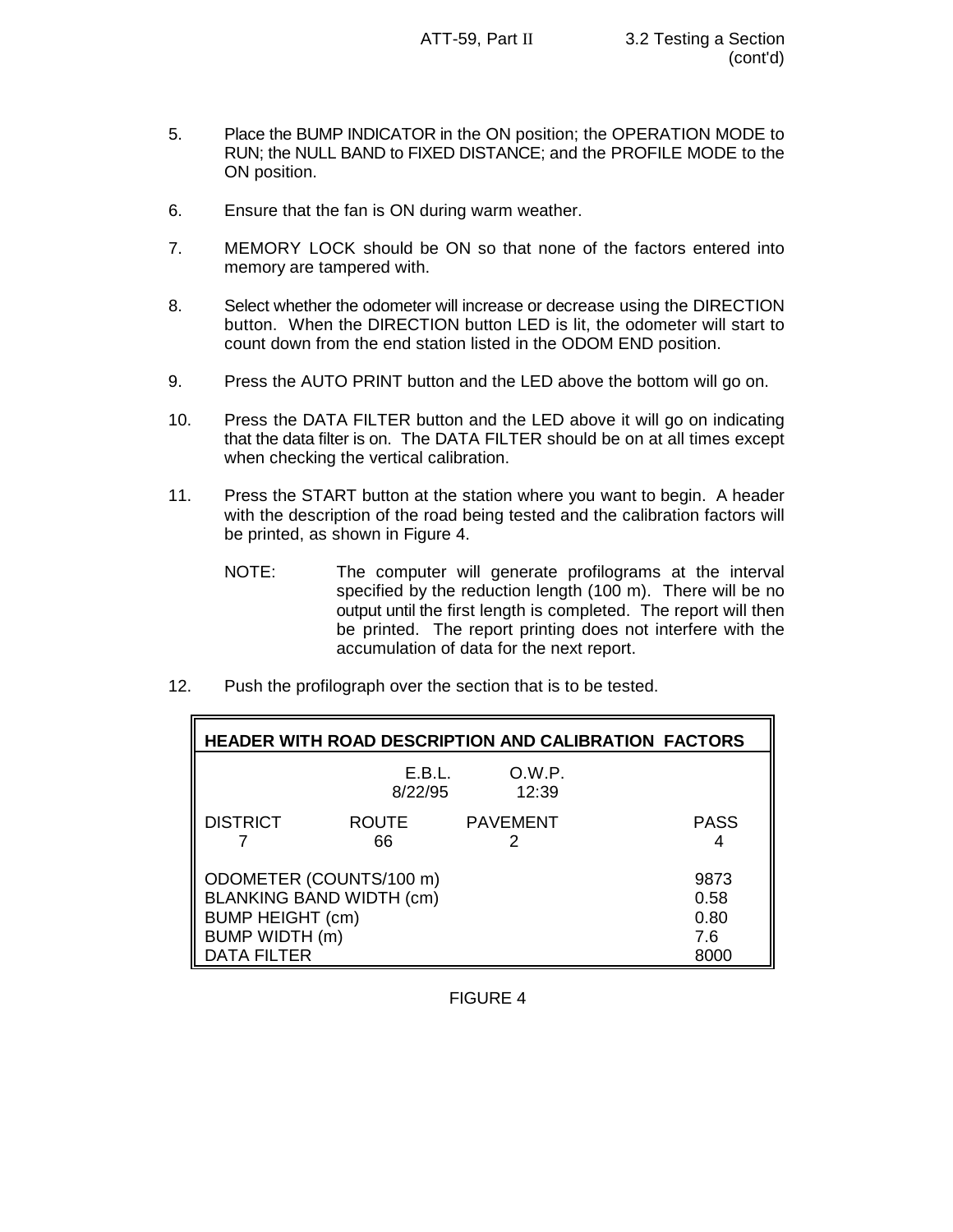- 13. When a section to be tested does not begin or end on a 100 m station, there will be an overlap in the testing.
	- EXAMPLE: The section to be tested is 0+140 to 2+100. The first run would be from 0+140 to 0+240; the ODOM BEGIN number would be 140.0; and the ODOM END number would be 240.0.

The second run would be from 0+200 to 2+100; the ODOM BEGIN number would be changed to 200.0; and the ODOM END number would be 2100.0.

14. Press the DOCUMENT POINT button whenever it is necessary to locate a reference point such as joints, culverts, approaches, kilometre markers and curves, a number will appear on the printout which locates the reference point. Be sure to write on the output what you want to reference. The document point number automatically increases by one after each use and can not be changed during a run. The CLEAR POINT ID button will clear the document point from your display and return it to the normal display.

| <b>FROM</b> | то         | <b>DIST</b> | <b>COUNTS</b> |
|-------------|------------|-------------|---------------|
| $16+000$    | $16+100$   | 100.0       | 0.10          |
| $16+100$    | 16+200     | 100.0       | 0.06          |
| 16+200      | 16+300     | 100.0       | 0.08          |
| 16+300      | 16+400     | 100.0       | 0.10          |
| 16+400      | 16+500     | 100.0       | 0.09          |
| 16+500      | 16+600     | 100.0       | 0.08          |
| 16+600      | 16+700     | 100.0       | 0.03          |
| 16+700      | 16+800     | 100.0       | 0.06          |
| 16+800      | 16+900     | 100.0       | 0.08          |
| $16 + 900$  | $17+000$   | 100.0       | 0.07          |
| $17+000$    | $17+100$   | 100.0       | 0.17          |
| $17+100$    | $17+200$   | 100.0       | 0.20          |
| $17+200$    | $17 + 300$ | 100.0       | 0.21          |
| $17 + 300$  | $17+400$   | 100.0       | 0.18          |
| $17+400$    | 17+500     | 100.0       | 0.09          |
| 17+500      | 17+600     | 100.0       | 0.21          |
| 17+600      | 17+700     | 100.0       | 0.08          |
| 1700.0      | 1.89       |             |               |

#### Figure 5

 $PI = 1.1$ 

- 15. At the completion of the section, press STOP and then PRINT SUMMARY buttons and a summary of the PrI per 0.1 km will be printed, as shown in Figure 5.
- 16. Remove the profilograms of that section from the machine and properly describe and label the roll.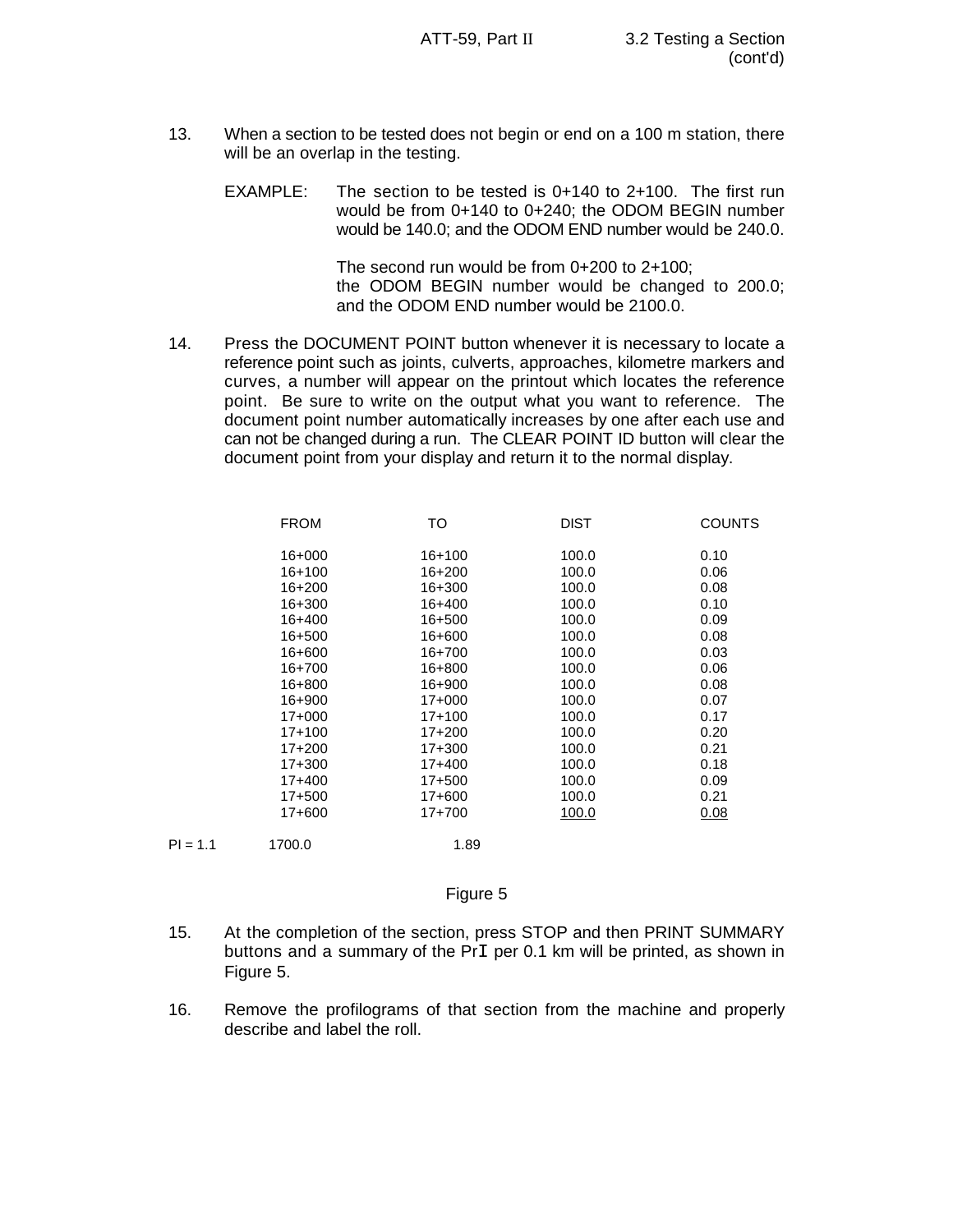- 17. From the PRINT SUMMARY the PrI for a 100 m section is determined by multiplying the counts for that section by 100.0.
- 18. All bumps and dips on the profilograph should be checked with the bump template. An example of how the BUMP LOCATOR will indicate a bump is shown in Figure 6.
- 19. Turn the profilograph off.
- 20. Disassemble and load the profilograph.



#### **3.2.1 Manual Operation**

The older manual profilograph is better suited for testing short sections because the profilogram is being continuously displayed.

The CS 8200 profilograph can also be used in the manual or automatic mode to locate bumps or check areas where the contractor has been cross-rolling to eliminate roughness, but, the profilogram will only be displayed after the section has been completed, or the PRINT button has been pressed.

- 1. Turn off the AUTO PRINT by pushing that button and make sure that the LED is off.
- 2. Key the beginning station into ODOM BEGIN when moving in the direction of increasing chainage and a station into the ODOM END that will allow the complete coverage of the section being tested.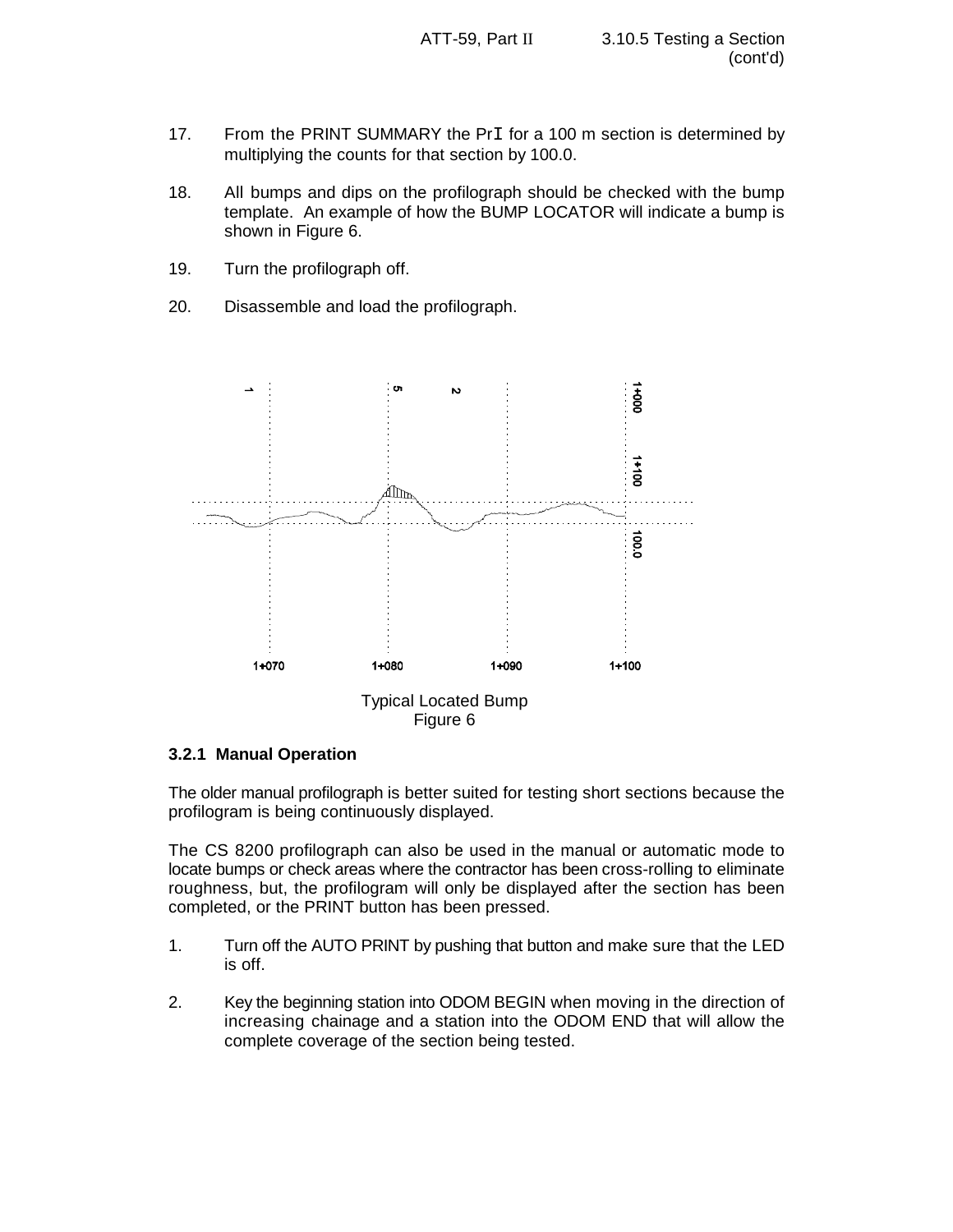- 3. Key the end station into ODOM END when moving in the direction of decreasing chainage and a station into ODOM BEGIN that will allow the complete coverage of the section being tested.
- 4. Select, using the DIRECTION button, whether it is increasing or decreasing chainage.
- 5. Press the START button at the beginning station.
- 6. Push the profilograph over the distance that is to be tested.
- 7. Press the PRINT button whenever a printout is needed.
- 8. Disassemble the profilograph and place it in the van.

### **3.2.2 Bump Locations**

Due to the profilograph design the profilograph trace may show a bump as a dip/bump/dip (dips will produce the opposite effect). The height and length of the bump or dip will determine the degree of amplification that they will display on the trace. Figure 7 only requires a repair of the bump at 10+084. Figure 8 shows a bump/dip/bump/dip when only a dip (11+077) and bump (11+083) exist. The bump at 11+073 does not register as a bump because it is too small. In both these cases the leading/trailing bump or dip was caused by the front of the profilograph following the actual profile while the trace records the centre sensing wheel position in relation to the frame. Therefore, to ensure proper identification of bumps or dips the profilograph traces must be manually reviewed.



Figure 7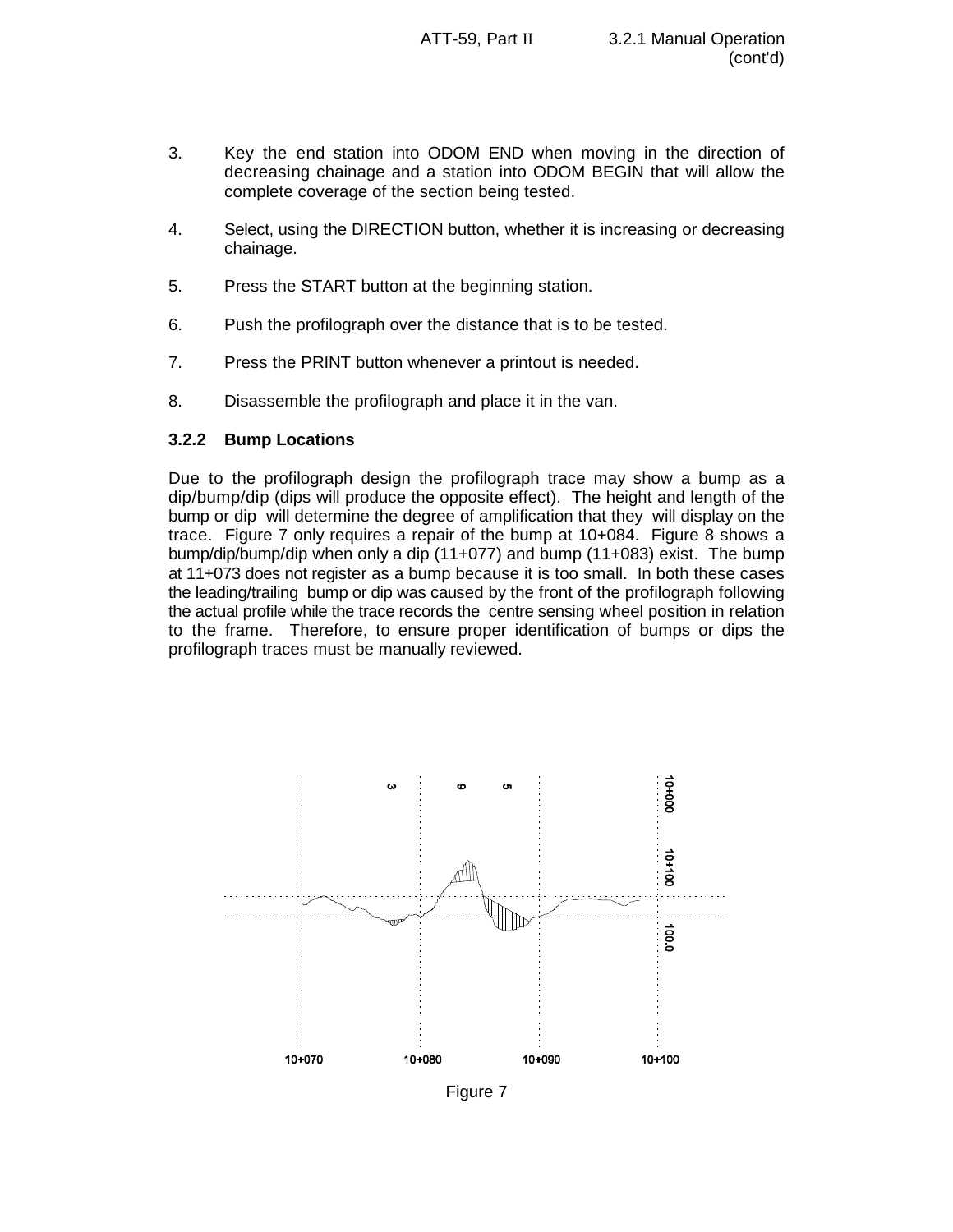

Figure 7 would count as one bump (one repair) and Figure 8 as one dip and one bump (two repairs).

Once a list of bumps and dips is compiled and repairs completed the sublots must be retested to determine final sublot PrI and the number of repaired bumps or dips.

# **3.2.3 Strip Chart Mode**

This profilograph can produce a printout similar to the mechanically linked profilograph. It generates a profilogram without a null band, bump shading, or stationing. It does not reduce scallops or report "roughness". This mode can be used to exactly locate pavement features. In this mode the profilograph can be backed up and this will cause the profilogram to be pulled back into the printer, but, there is no printout in the reverse direction. It will print a new profilogram when pushed forward.

- 1. Repeat steps 6 to 8 and 11 of Section 3.1.1.
- 2. Set the OPERATION MODE switch to DIAGNOSTICS.
- 3. Press the AUTO PRINT button.
- 4. Push the profilograph and a profilogram will be printed as the profilograph is moved forward.
- 5. When the test section is complete, the strip chart mode is terminated by switching to Run mode or by pressing one of the front panel keys.